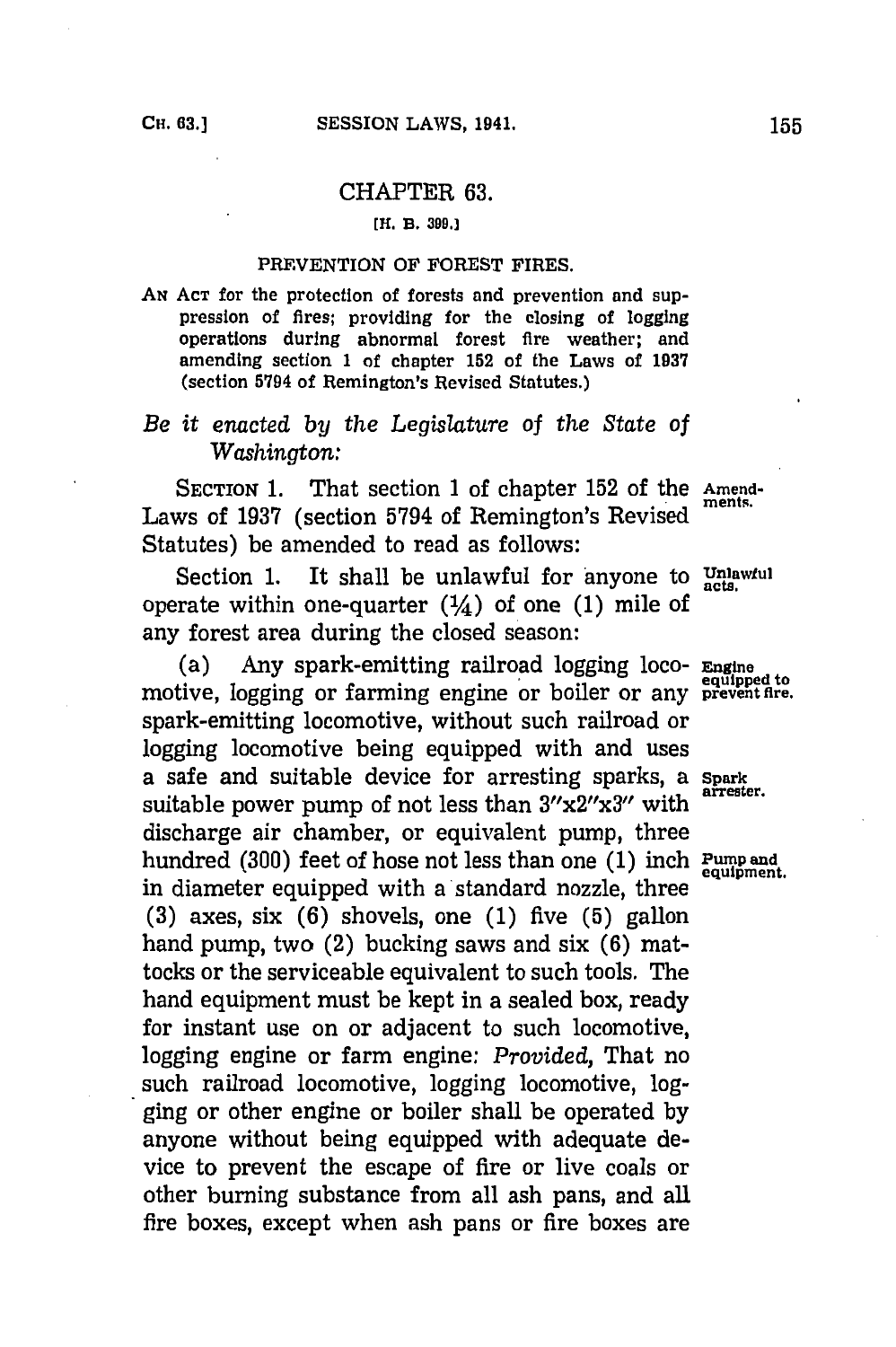**Donkey being cleaned when not in motion. Any donkey equipment.** boiler, when equipped to operate without the use of exhaust steam within the stack, and without any artificial means of creating a forced draught, shall not require a spark arrestor;

Other (b) Any gasoline or diesel yarding, skidding, or equine the conditional or equipment. loading engine, unless such yarding, skidding, or loading engine is provided with two (2) chemical fire extinguishers of not less than one-half  $(1/2)$  gallon capacity each, three **(3)** axes, six **(6)** shovels, one **(1)** five **(5)** gallon hand pump, two (2) bucking saws, and six **(6)** mattocks or the serviceable equivalent to such tools. The hand equipment must be kept in a sealed box ready for instant use on or adjacent to such yarding, skidding, or loading engines;

Tractor (c) Any tractor, unless such tractor is equipped with a chemical fire extinguisher of not less than one **(1)** quart capacity;

> **(d)** Any truck hauling forest products from any forest area, unless such truck is equipped with a chemical fire extinguisher of not less than one **(1)** quart capacity, one **(1)** axe and one **(1)** shovel;

Gas engine. (e) Any gasoline or diesel engine, unless such engine has the exhaust pipe outlet pointed upward to a minimum angle of forty-five (45) degrees from the horizontal or is equipped with a suitable device for arresting sparks.

Locomotives All logging locomotives shall be equipped with with **sprinkler,** a sprinkler system which shall be capable of wetting the tracks and at least two (2) feet on either side of each rail. Such sprinkler system shall be manually controlled from the cab. The water supply. tank for such sprinkler shall be capable of carrying an adequate supply of water in direct relation to the mileage of track covered and the available water **supply.**